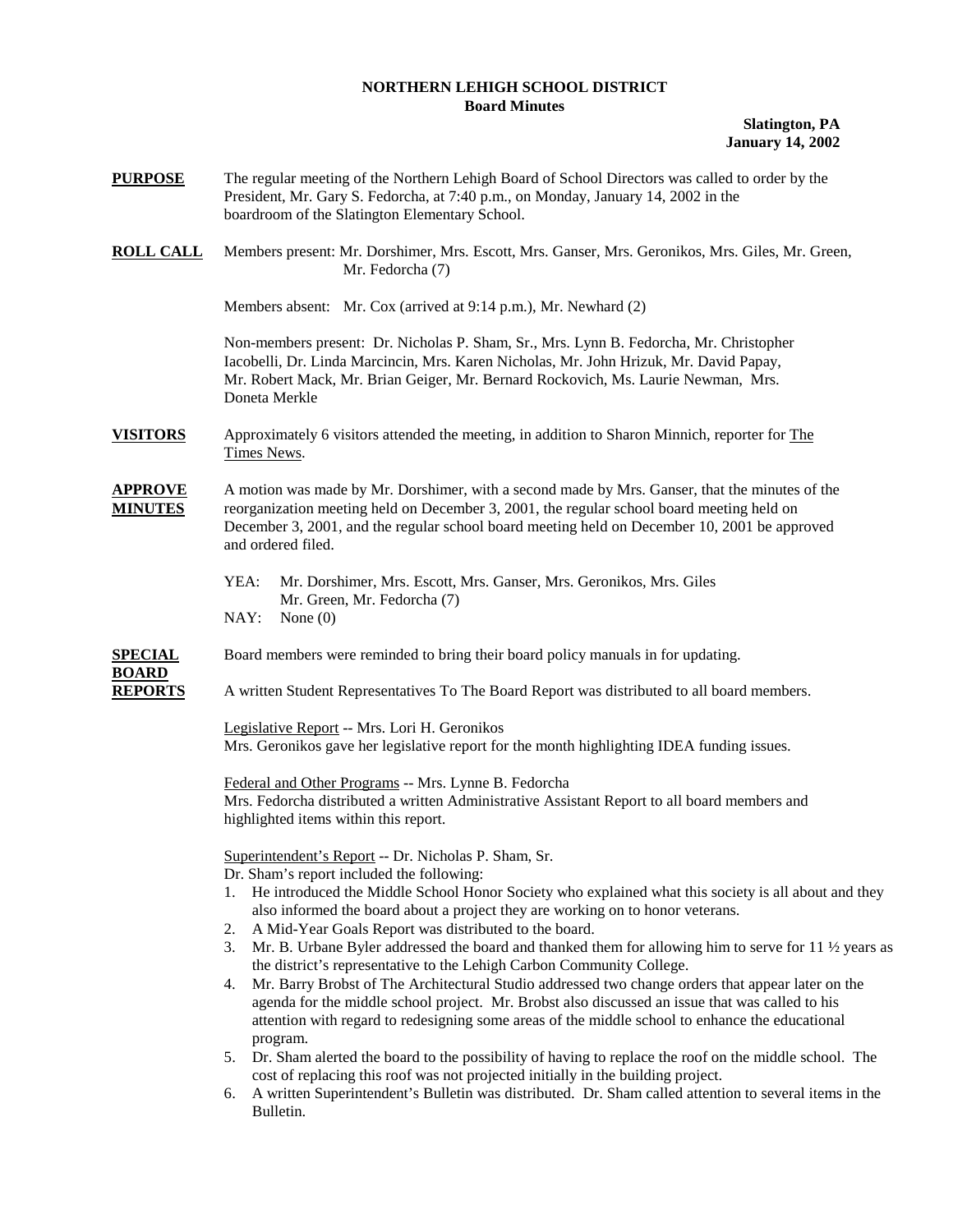| <b>EXECUTIVE</b><br><b>SESSION</b> | An Executive Work Session was held before and after the meeting to discuss personnel issues.                                                                                                                                                                                                                                                                                                                                                                                                                                                                                                       |  |
|------------------------------------|----------------------------------------------------------------------------------------------------------------------------------------------------------------------------------------------------------------------------------------------------------------------------------------------------------------------------------------------------------------------------------------------------------------------------------------------------------------------------------------------------------------------------------------------------------------------------------------------------|--|
| <b>PERSONNEL</b>                   | A motion was made by Mrs. Escott, with a second made by Mrs. Geronikos, that the Board of Education<br>approve all of the items listed under Personnel:                                                                                                                                                                                                                                                                                                                                                                                                                                            |  |
| <b>Amend Motion</b>                | A motion was made by Mr. Dorshimer, with a second made by Mr. Green, that the Board of<br>Education approve to amend the previous motion and table, until the board gets a further<br>opinion, the approval to authorize the administration to advertise for a head varsity girls'<br>soccer coach and an assistant varsity girls' soccer coach at a recommended salary of \$5000<br>for the head coach and \$3000 for the assistant coach for the spring season of 2003. It was<br>also recommended that these two positions be negotiated as part of the new Collective<br>Bargaining Agreement. |  |
| Vote On                            | YEA:<br>Mr. Dorshimer, Mrs. Escott, Mrs. Ganser, Mrs. Geronikos, Mrs. Giles                                                                                                                                                                                                                                                                                                                                                                                                                                                                                                                        |  |
| Amended<br>Motion                  | Mr. Green, Mr. Fedorcha (7)<br>NAY:<br>None $(0)$                                                                                                                                                                                                                                                                                                                                                                                                                                                                                                                                                  |  |
| Appointment-<br>Instructional      | Julia Witmer<br><b>Temporary Professional Employee</b><br>Chemistry Teacher in the Northern Lehigh High School replacing Ron Borger,<br>Assignment:<br>who is retiring.                                                                                                                                                                                                                                                                                                                                                                                                                            |  |
|                                    | \$37,000.00 Appendix A – Step 1 Masters on the 2001-2002 Salary Schedule<br>Salary:<br><b>Effective Date:</b><br>On or about January 25, 2002                                                                                                                                                                                                                                                                                                                                                                                                                                                      |  |
| Substitutes-<br>Instructional      | Approve the following substitute teachers for the 2001-2002 school year at the substitute teacher rates<br>of \$70.00 for 1-10 non-consecutive days; \$80.00 for 11-20 non-consecutive days; \$90.00 for $21+$ non-<br>consecutive days:                                                                                                                                                                                                                                                                                                                                                           |  |
|                                    | Julia Witmer - Chemistry<br>Brian Lawfer - Elementary<br>Kimberly Albright - Health and Physical Education                                                                                                                                                                                                                                                                                                                                                                                                                                                                                         |  |
| Induction<br>Program               | Approve the following teacher as a helping teacher in the Northern Lehigh School District<br>Induction Program for the 2001-2002 school year:                                                                                                                                                                                                                                                                                                                                                                                                                                                      |  |
|                                    | <b>Helping Teacher</b><br>Stipend<br>Inductee                                                                                                                                                                                                                                                                                                                                                                                                                                                                                                                                                      |  |
|                                    | Chris Leslie<br>Julia Witmer<br>\$750.00                                                                                                                                                                                                                                                                                                                                                                                                                                                                                                                                                           |  |
| Leave<br>Without<br>Pay            | Approve the request of Ann Bernard, Slatington Elementary guidance counselor, to take a four-day<br>leave of absence, without pay, on February 25, 26, 27 and 28, 2002. She plans to use her one<br>personal day in conjunction with the requested four unpaid days. Her request will not be considered a<br>precedent for future requests per correspondence received from the Northern Lehigh Education<br>Association.                                                                                                                                                                          |  |
| Vote On<br>Main<br>Motion          | YEA:<br>Mr. Dorshimer, Mrs. Escott, Mrs. Ganser, Mrs. Geronikos, Mrs. Giles<br>Mr. Green, Mr. Fedorcha (7)<br>NAY:<br>None $(0)$                                                                                                                                                                                                                                                                                                                                                                                                                                                                   |  |
| <b>POLICY</b>                      | A motion was made by Mrs. Giles, with a second made by Mrs. Geronikos, that the Board of<br>Education approve the following items listed under Policy:                                                                                                                                                                                                                                                                                                                                                                                                                                             |  |
| Conferences                        | Approve the request of Wendi Kern to attend a Winnebago Spectrum workshop in King of<br>Prussia, PA on March 6, 2002. Expenses include \$150.00 for registration, \$39.00 for travel, \$3.80<br>miscellaneous expenses, for a total cost of \$192.80 plus the cost of a substitute for one day and<br>will be paid for through $C < I$ funds.                                                                                                                                                                                                                                                      |  |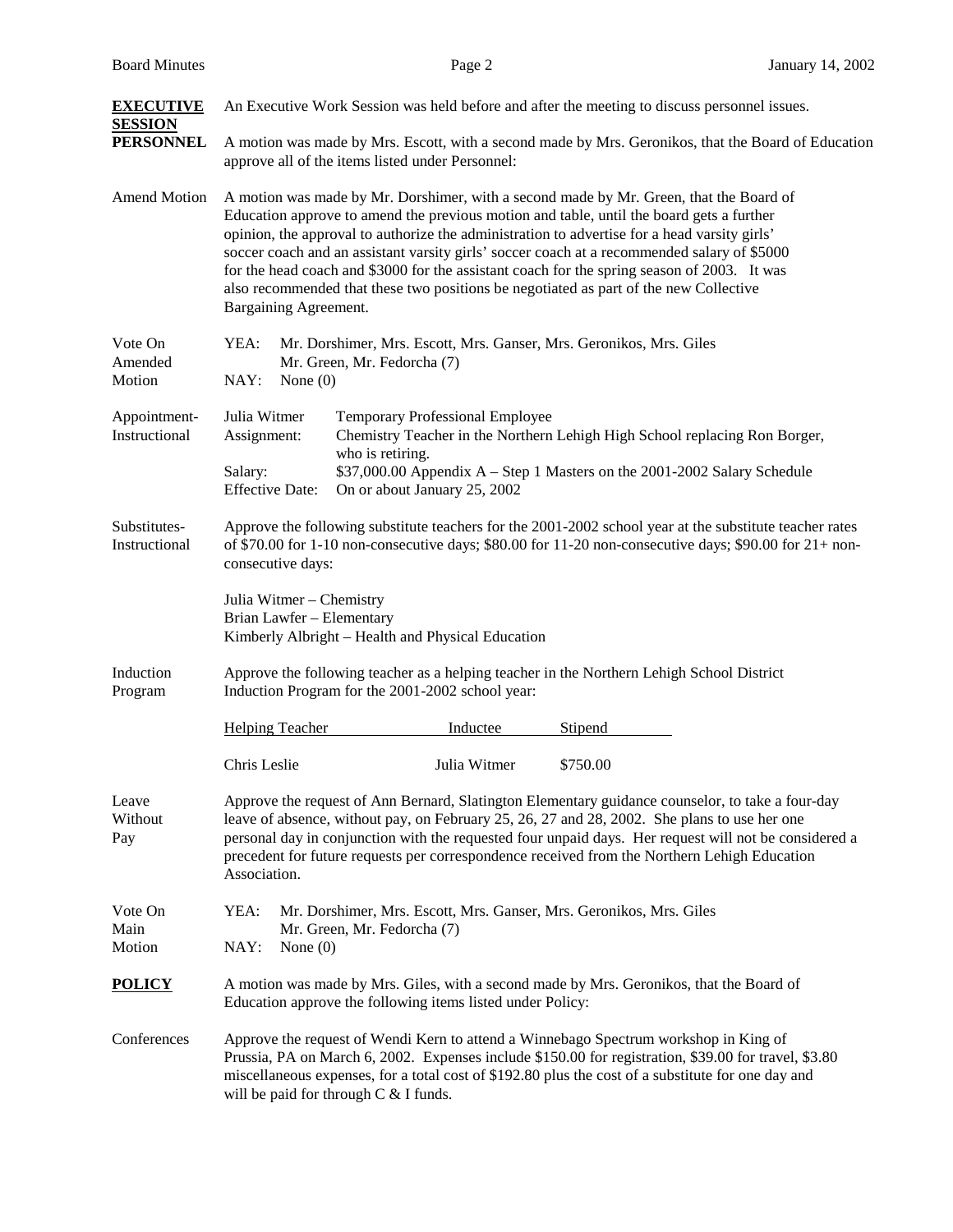| <b>POLICY</b> (Con't.)                                                                    |                                                                                                                                                                                                                                                                                                                                                                              |
|-------------------------------------------------------------------------------------------|------------------------------------------------------------------------------------------------------------------------------------------------------------------------------------------------------------------------------------------------------------------------------------------------------------------------------------------------------------------------------|
| Conferences                                                                               | Approve the request of Kori Dibilio to attend a Carbon Lehigh Intermediate Unit workshop on<br>January 10, 31 and February 26, 2002. Expenses include \$175.00 for registration plus the cost of a<br>substitute for one day and will be paid for through $C < I$ Funds.                                                                                                     |
|                                                                                           | Approve the request of Laurie Newman to attend a PSBA Special Education Seminar in<br>Allentown on February 12, 2002. Expenses include \$125.00 for registration, \$23.36 for meals, for<br>a total approximate cost of \$148.36 and will be paid for through IDEA funds.                                                                                                    |
|                                                                                           | Approve the request of Sandy Jenkins to attend a Staff Development Resources conference in<br>Philadelphia on January 30, 2002. Expenses for this conference include \$165.00 for registration<br>plus the cost of a substitute teacher for one day and will be paid for through Title I Funds.                                                                              |
|                                                                                           | Approve the request of Janet McKelvey to attend an Applebaum Training Institute conference in<br>Allentown on January 22, 2002. Expenses include \$175.00 for registration, \$10.00 for meals for a<br>total cost of \$185.00 plus the cost of a substitute teacher for one day and will be paid for through<br>Title VI funds.                                              |
|                                                                                           | Approve to allow two Peters Elementary teachers to attend a Title I Funds conference in<br>Philadelphia on January 30, 2002. Expenses include \$165.00 each for registration, \$48.00 for<br>travel, \$15.00 for miscellaneous, for a total approximate cost of \$393.00 plus the cost of two<br>substitute teachers for one day and will be paid for through Title I funds. |
| <b>NLMS</b> Student<br><b>Activities Fund</b><br>Statement                                | Approve the Northern Lehigh Middle School Student Activities Account Statement for the month<br>of December 2001.                                                                                                                                                                                                                                                            |
|                                                                                           | YEA:<br>Mr. Dorshimer, Mrs. Escott, Mrs. Ganser, Mrs. Geronikos, Mrs. Giles<br>Mr. Green, Mr. Fedorcha (7)<br>NAY:<br>None $(0)$                                                                                                                                                                                                                                             |
| <b>NEW</b><br><b>BUSINESS</b><br>Appoint<br>Harrison<br>Sanders As<br>Chief<br>Negotiator | A motion was made by Mrs. Geronikos, with a second made by Mrs. Escott, that the Board of<br>Education appoint Harrison Sanders, Esq. to be the Chief Negotiator between the Northern<br>Lehigh School District Board of Education and the Northern Lehigh Education Association at as<br>cost of \$7500.00 for negotiations and \$300.00 to review the existing contract.   |
|                                                                                           | YEA:<br>Mr. Cox, Mr. Dorshimer, Mrs. Escott, Mrs. Ganser, Mrs. Geronikos, Mrs. Giles<br>Mr. Green, Mr. Fedorcha (8)<br>NAY:<br>None $(0)$                                                                                                                                                                                                                                    |
| Changes To<br>Existing<br>Design Of<br>Middle<br>School                                   | A motion was made by Mrs. Escott, with a second made by Mrs. Geronikos, that the Board of Education<br>approve to direct The Architectural Studio to make appropriate changes to the design of the existing<br>middle school building to accommodate recent changes for enhancements to the educational program.                                                             |
|                                                                                           | YEA:<br>Mr. Cox, Mr. Dorshimer, Mrs. Escott, Mrs. Ganser, Mrs. Geronikos, Mrs. Giles<br>Mr. Green, Mr. Fedorcha (8)<br>NAY:<br>None $(0)$                                                                                                                                                                                                                                    |
| <b>FINANCIAL</b>                                                                          | A motion was made by Mrs. Geronikos, with a second made by Mrs. Giles, that the Board of<br>Education approve the following financial items:                                                                                                                                                                                                                                 |
| PC Tax<br>Abatements                                                                      | Consider abatement of per capita taxes for the residents that fall within the guidelines as<br>presented.                                                                                                                                                                                                                                                                    |
| Treasurer's<br>Report                                                                     | Approve the report of the Treasurer, Mr. Cox, as presented for the month of December 2001.                                                                                                                                                                                                                                                                                   |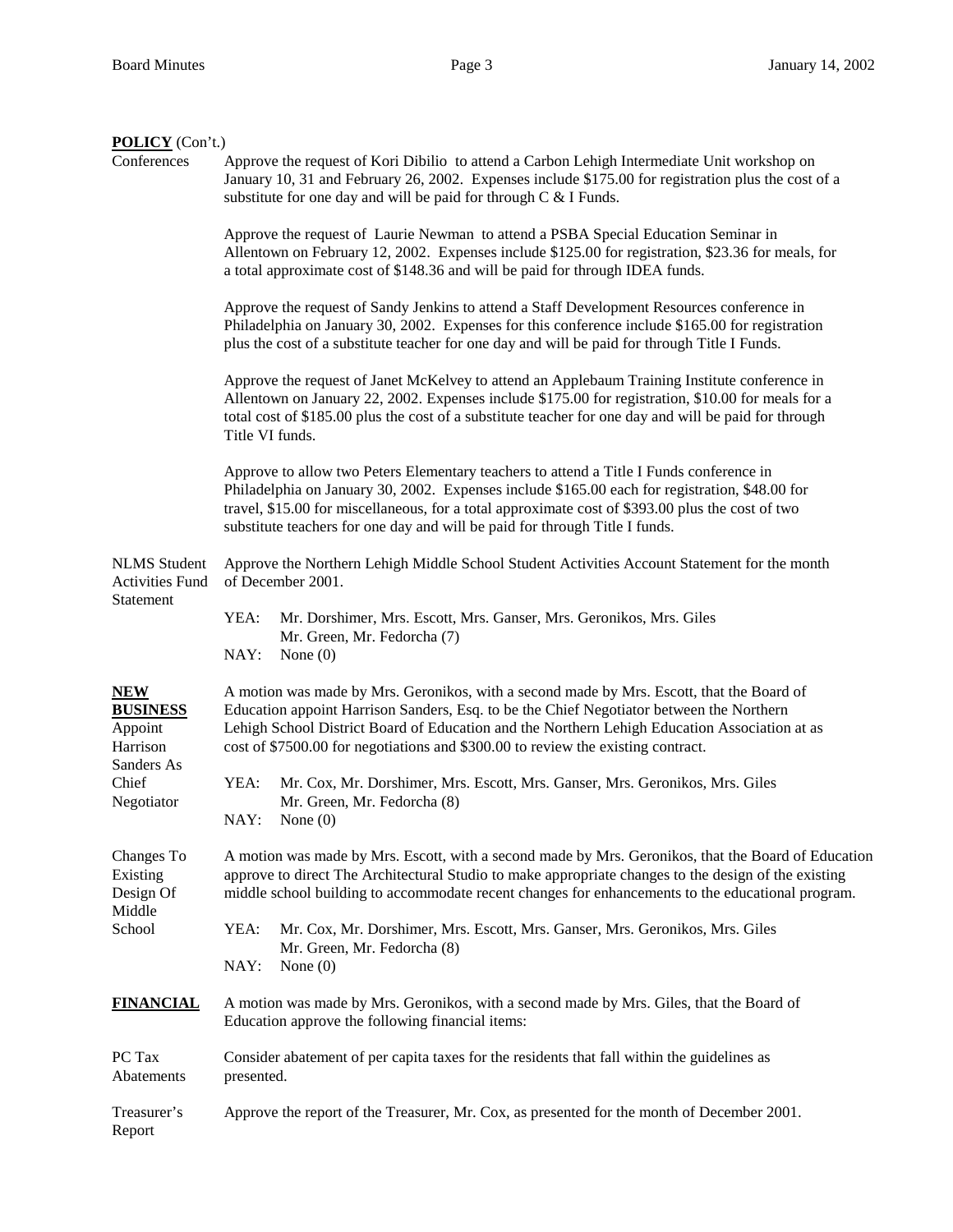| <b>FINANCIAL</b> (Con't.)             |                                                                                                                                                                                                                                                                                                                                                                                                                                                           |
|---------------------------------------|-----------------------------------------------------------------------------------------------------------------------------------------------------------------------------------------------------------------------------------------------------------------------------------------------------------------------------------------------------------------------------------------------------------------------------------------------------------|
| Reports<br>(Info Only)                | All board members received the December 2001 Expenditure Reports for the Cafeteria, General and<br>Capital Reserve Funds.                                                                                                                                                                                                                                                                                                                                 |
| General Fund<br><b>Bills</b>          | Approve payment of General Fund bills for the month of December 2001 as presented.                                                                                                                                                                                                                                                                                                                                                                        |
| Construction<br><b>Account Bills</b>  | Approve payment of Construction Account bills as presented.                                                                                                                                                                                                                                                                                                                                                                                               |
| Purchase Gehl                         | Approve to purchase a set of Gehl 48" Pallet Forks from Lincoln Supply & Equipment Co. at a<br>48" Pallet Forks cost of \$495.04. This purchase is being done through PA State Contract No. 2420-01. Funding<br>for this purchase is to come from the CR-1 Account.                                                                                                                                                                                       |
| Approve Pur-<br>chase of S.E.<br>Sign | Approve the purchase and placement of a school sign at the Slatington Elementary<br>School. The elementary Parent Teacher Organization will reimburse the district for all costs.                                                                                                                                                                                                                                                                         |
|                                       | Rescind Motion Approve to rescind the December 3, 2001 motion approving Michelle Kuntz to attend<br>Northampton County Community College beginning in the spring of 2002. The motion is being<br>rescinded because Michelle Kuntz is not a full-time student as required by Northern Lehigh School<br>District Board Policy #912.                                                                                                                         |
| Refund Per<br>Capita Tax              | Approve a \$22.00 refund to Charles and Jean Frederick, formerly of 8609 Brown Street,<br>Slatington, PA due to their double payment of per capita tax.                                                                                                                                                                                                                                                                                                   |
| <b>Budgetary</b><br>Transfers         | Approve the budgetary transfers as presented.                                                                                                                                                                                                                                                                                                                                                                                                             |
| Change Order<br>$#G-1$                | Approve Change Order Number G-1 from Hollenbach Construction, Inc. to provide<br>wood blocking, plywood sheathing and 4 inches of ridged insulation to the metal standing seam<br>roofing system at Unit E Addition to the middle school. This change order is in the amount of<br>\$24,752.00 and is to be funded from the Middle School Contingency Fund.                                                                                               |
| Change Order<br># $G-2$               | Approve Change Order Number G-2 from Hollenbach Construction, Inc. to provide<br>plastic laminated casework base and wall cabinets in Canteen E-104. Also provide laboratory<br>casework for teachers wardrobe in Science Lab B-118 and wood casework to match existing<br>casework wardrobe and tall storage units in Classroom B-117. This change order is in the amount<br>of \$11,162.30 and is to be funded from the Middle School Contingency fund. |
|                                       | YEA:<br>Mr. Cox, Mr. Dorshimer, Mrs. Escott, Mrs. Ganser, Mrs. Geronikos, Mrs. Giles<br>Mr. Green, Mr. Fedorcha (8)<br>NAY:<br>None $(0)$                                                                                                                                                                                                                                                                                                                 |
| <b>ADJOURN-</b><br><u>MENT</u>        | A motion was made by Mr. Cox, with a second made by Mr. Dorshimer, that the regular meeting of<br>the Northern Lehigh Board of School Directors be adjourned at 9:20 p.m.                                                                                                                                                                                                                                                                                 |
|                                       | YEA:<br>Mr. Cox, Mr. Dorshimer, Mrs. Escott, Mrs. Ganser, Mrs. Geronikos, Mrs. Giles<br>Mr. Green, Mr. Fedorcha (8)<br>NAY:<br>None $(0)$                                                                                                                                                                                                                                                                                                                 |
|                                       | Respectfully submitted,                                                                                                                                                                                                                                                                                                                                                                                                                                   |

 Jane J. Escott Secretary